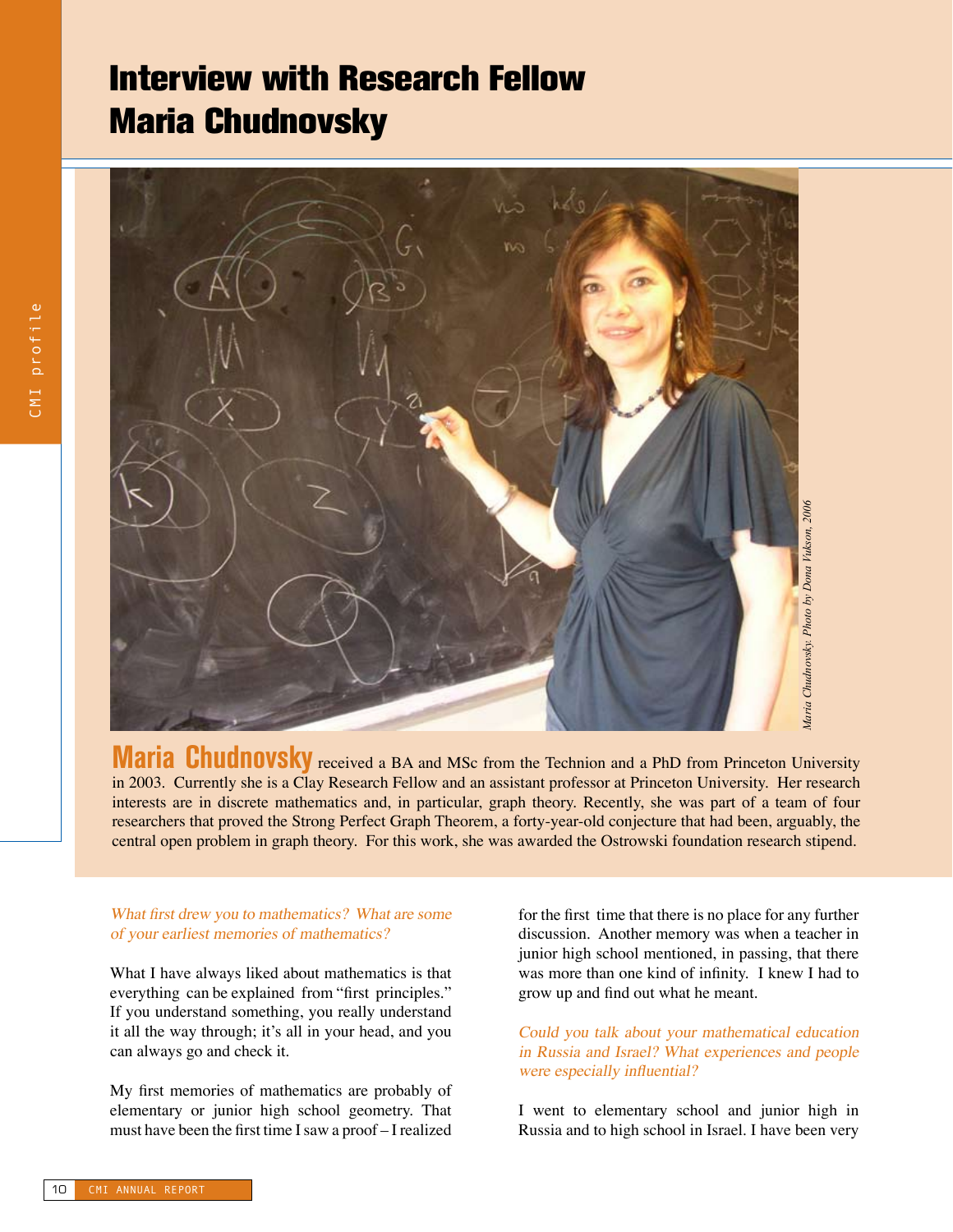fortunate in my mathematical education. In Russia I went to a special school that emphasized the study of mathematics. Back then it was called School

#30, in St Petersburg. It is probably called something different now. In Israel I was in a program that followed the "Columbia System." As far as I know, this is

In both Russia and Israel, I was very lucky to have great teachers, teachers who had passion and enthusiasm for mathematics, and who made us, the students, believe that what we were learning in that class was the most interesting thing in the world.

a program of study that was developed at Columbia University. The idea was to introduce some pretty abstract notions quite early on. For example, we first learned what a group was in 9th grade. In both Russia and Israel, I was very lucky to have great teachers, teachers who had passion and enthusiasm for mathematics, and who made us, the students, believe that what we were learning in that class was the most interesting thing in the world.

#### Did you have <sup>a</sup> mentor? Who helped you develop your interest in mathematics, and how?

Here I must mention a "math circle" I went to in 11th and 12th grade. I lived in Haifa, and a friend from school told me that on Thursday afternoons one could go to the Technion and take this informal class run by mathematics graduate students. It was an absolutely amazing experience! Sometimes we would think about problems, other times the teachers would tell us a simplified version of a lecture that

they themselves had heard a few days earlier. Again, we all felt that nothing out there could even compare to what we were doing. That was when I decided that I would major in math in college. As I studied more mathematics over the next ten years, the problems got harder, the lectures got more complicated, but the feeling that there is nothing better I could

possibly do with my time is still there. On a slightly more serious note, I should, of course, mention and thank the people who guided my studies in college and throughout graduate school – professors Ron Aharoni and Abraham Berman at the Technion, and professor Paul Seymour at Princeton.

You served in the Israeli military from 1996 to 1999. Did the military make use of your mathematical talent?

> One of the greatest things about mathematics is that it teaches you to think clearly and to be very critical of the logic of your arguments. My experience in the military showed that this skill is valuable in other areas.

How would you compare your mathematical experiences in Russia, Israel, and the US?

I am not sure I can answer this question, as I have spent different periods of my life in these three countries. Thus I did not really get a chance to make a comparison.

What attracted you to combinatorics and the particular problems you have studied?

Most of these problems are very easy to describe, but they do not have simple solutions. In fact, the reason for the answer being one way or another is often quite deep. In order to find the solution, one needs to uncover layers of phenomena that seem to have nothing to do with the original question.

Can you describe your research in accessible terms? Does it have applications to other areas?

One of the greatest things about mathematics is that it teaches you to think clearly and to be very critical of the logic of your arguments. My experience in the military showed that this skill is valuable in many other areas.

I study objects called "graphs." A graph is a collection of points, called "vertices," such that some pairs of points are "adjacent" and others are not. In many cases a set of data can be conveniently viewed

as a graph: for example, take a graph whose vertices are train stations, and two vertices are adjacent if and only if there is a direct train running between the two stops. Finding a quick way to get between two stations can be formulated as an abstract problem about graphs. The Internet can also be viewed as a graph. What I do is study properties that graphs